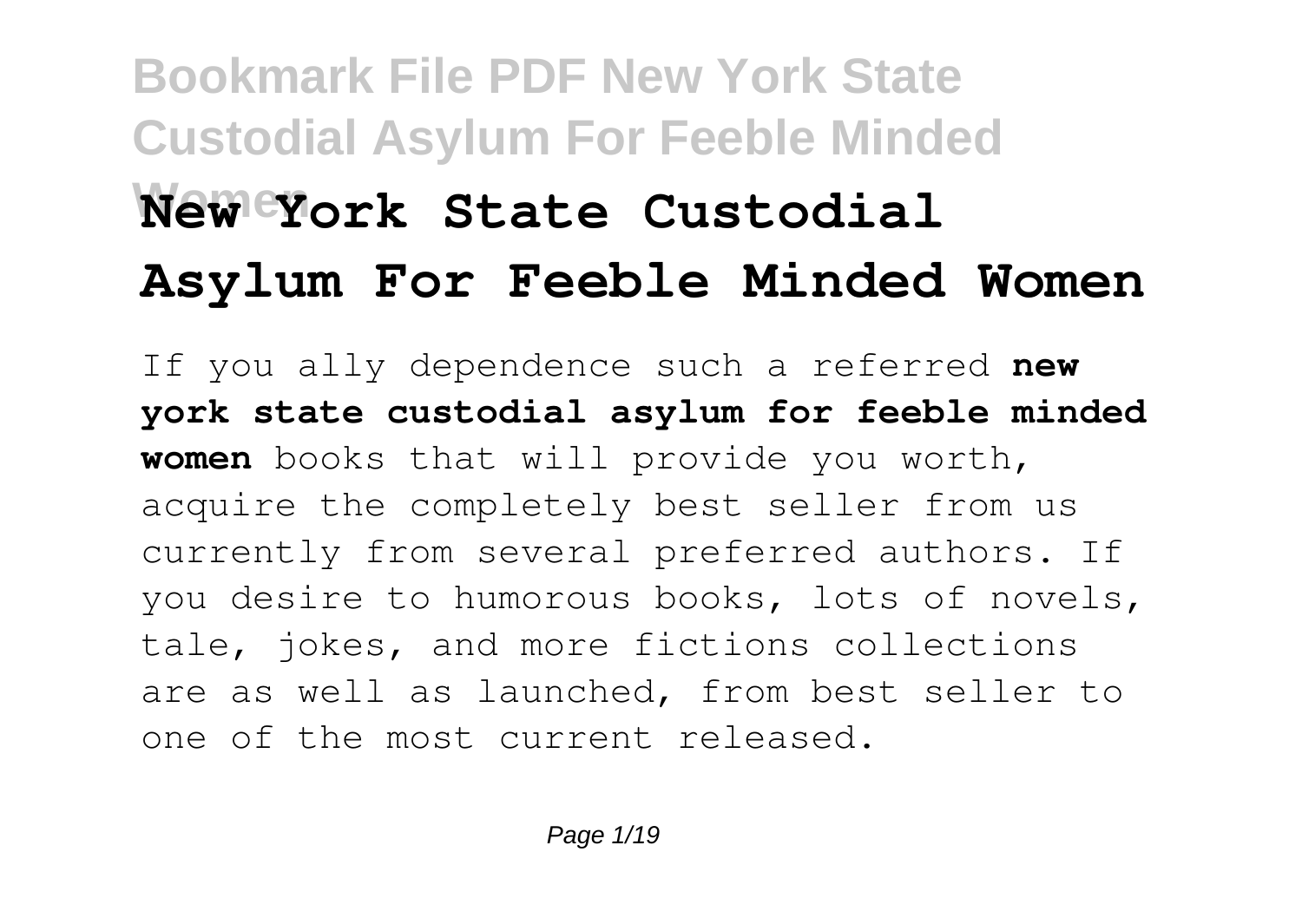You may not be perplexed to enjoy all ebook collections new york state custodial asylum for feeble minded women that we will entirely offer. It is not in the region of the costs. It's nearly what you craving currently. This new york state custodial asylum for feeble minded women, as one of the most committed sellers here will completely be in the course of the best options to review.

*New York State \"Haunted\" Asylum!!! Spooky \u0026 Creepy!!! YIKES!!!* **Exploring the New York Asylum For Idiots. The Haunting Legends Of The Utica Asylum ~ Haunts \u0026 Legends** Page 2/19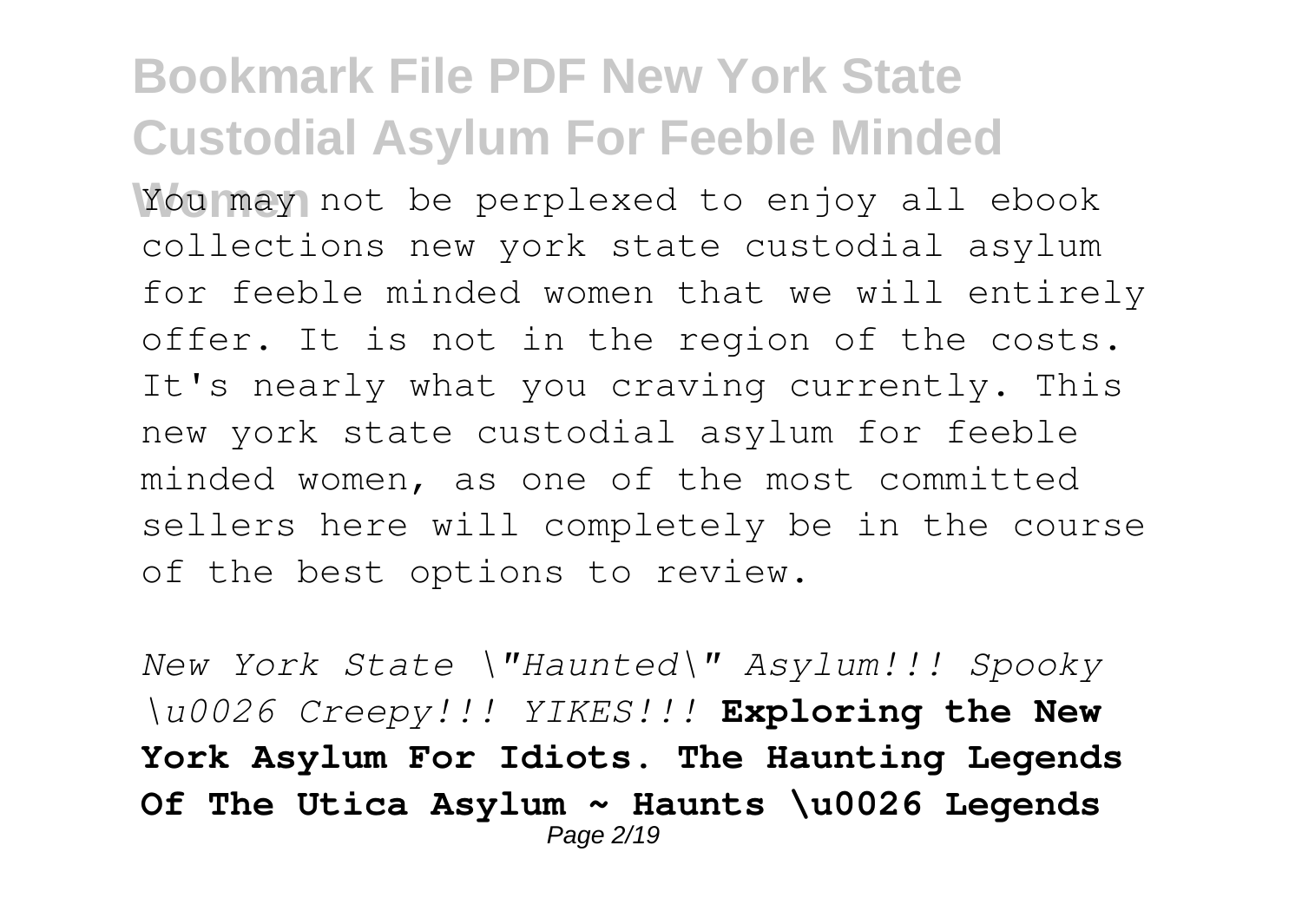**Women Of New York S1E5** *I went and explored an abandoned New York asylum* Exploring an Abandoned Insane Asylum (New York

Exploration)

Asylum: Inside the Closed World of State Mental Hospitals (March 30, 2011)**Newark state school for the mentally defectives Asylum Seekers Work Permit and New Rules Updates | NYC Immigration Lawyer | Asylum USA Attorney** *History of Psychiatry - 19th Century* The Power of Pro Bono Net (full version) Hill Joe - 1/2 NOS4A2 [Full Horror Sci-Fi Audiobook] An Asylum's Final Secrets | The New York Times BANFF SUNSHINE VILLAGE 2020 OPENING DAY Page 3/19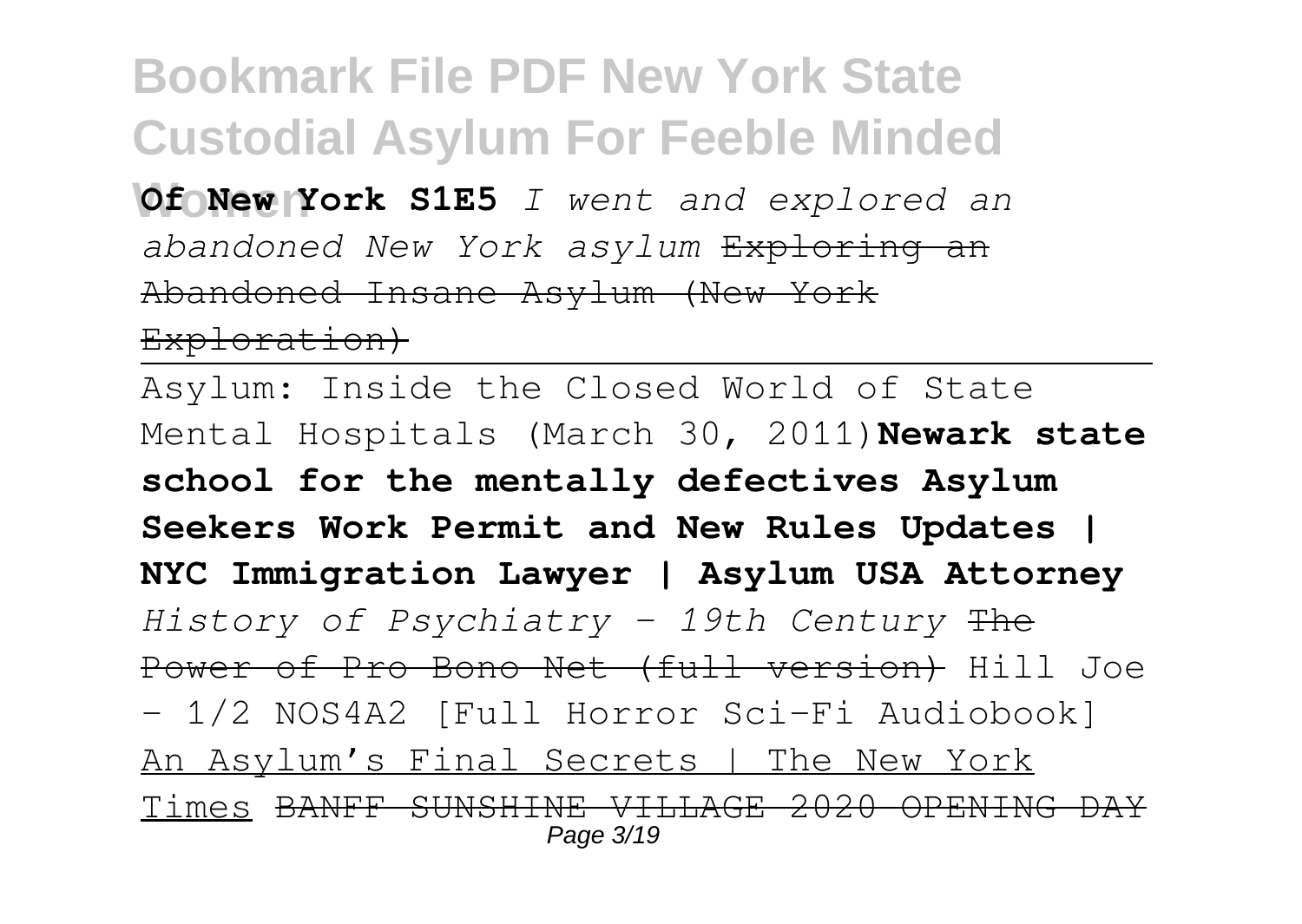Massive Abandoned Prison in Upstate New York **Top Ten Haunted Places in New York State** Struggling with Severe Mental Illness: The Story of Maisie *Exploring the Abandoned Kings Park Psychiatric Center Agony in a Venezuelan Mental Health Hospital | The Daily 360 | The New York Times* EXTRA MINUTES | The Sentencing

Willard state hospital*Hauntings of the Southern Tier EP1 Binghamton Inebriate Asylum* First appearances in the Magistrates Court Disability History Video Exhibit Timeline CFNC: Webinar - Residency Determination Service (RDS) with Shannon Byers *WCL Faculty* Page 4/19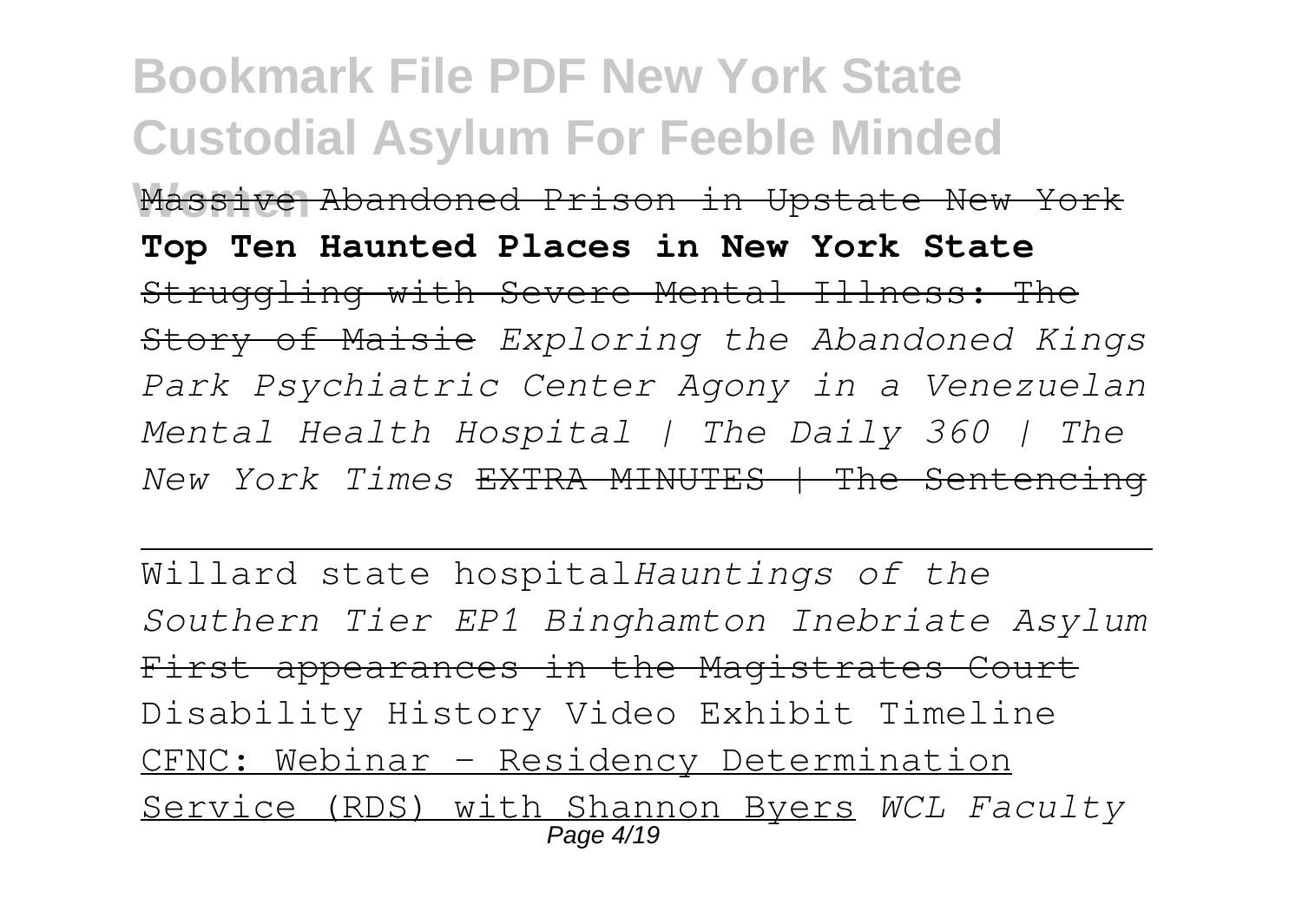**Women** *Speaks: Migration Law and Policy During the COVID-19 Pandemic Prevention of Mental Illness: An Idea Whose Time Has Come - Dr. Jeffrey Lieberman* **At the Nexus of Recovery / Take Charge of Your Organization 5-5-20** UNM IDEAS in Psychiatry Public Lecture: Robert Michels, M.D. *Identity 2019: Chief Archivist Richard Foy* **2019 Soles Lecture New York State Custodial Asylum**

New York Custodial Asylum for Feeble-Minded Women, at Newark, N.Y. opened for operation in 1878 as a satellite facility of Syracuse State Idiot Asylum. Wait, What's with all this name calling? Ah, those Victorians were Page 5/19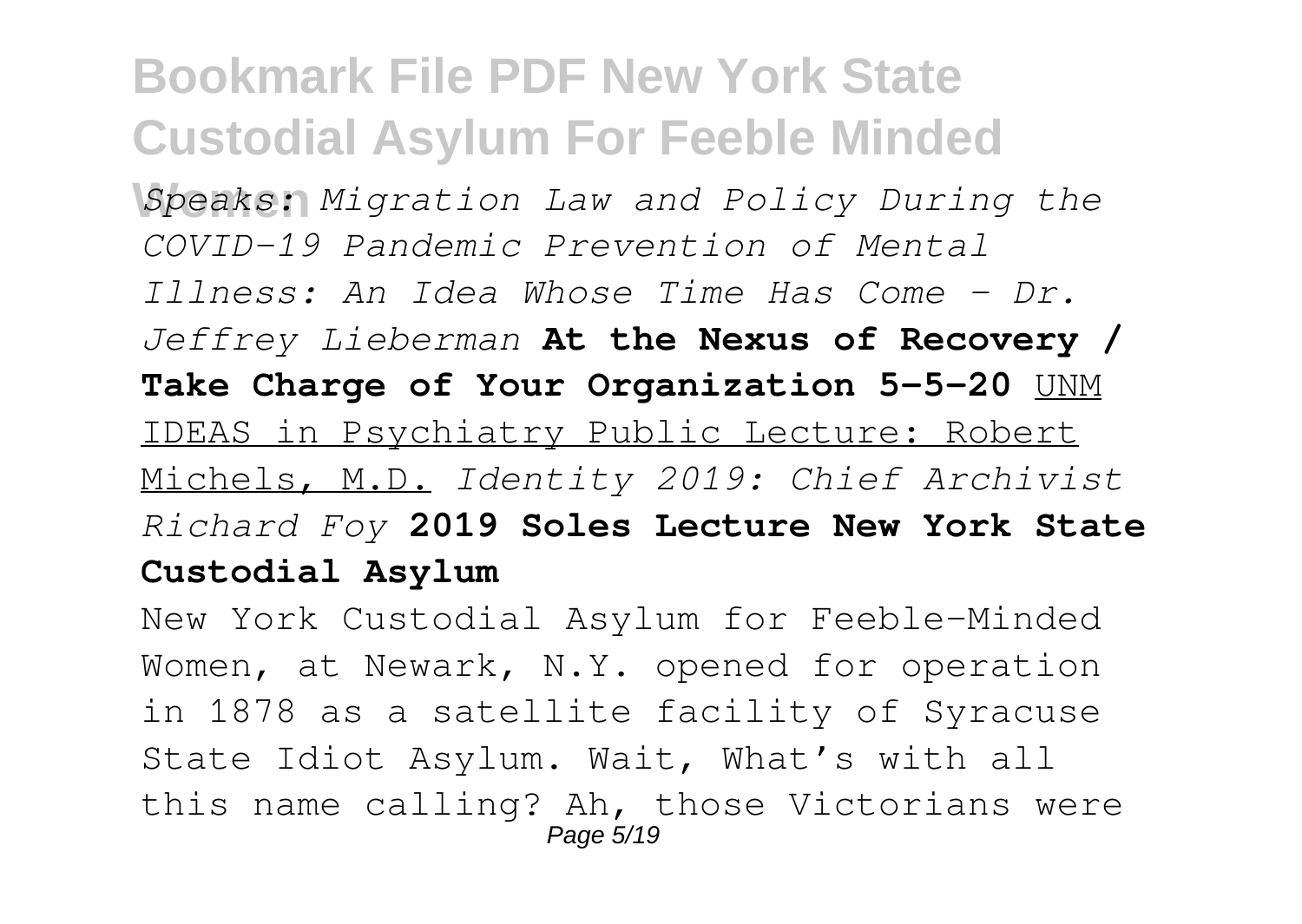#### **Bookmark File PDF New York State Custodial Asylum For Feeble Minded W** sensitive bunch weren't they?

#### **New York Custodial Asylum for Feeble-Minded Women, at ...**

The New York State Custodial Asylum for Feeble-Minded Women in Newark, New York was opened in September, 1878 as a branch of the Syracuse State Institution for Feeble-minded Children. Its purpose was to provide a place for women who were too old for the Syracuse institution but could not be discharged.

**New York State Custodial Asylum for Feeble-Minded Women ...**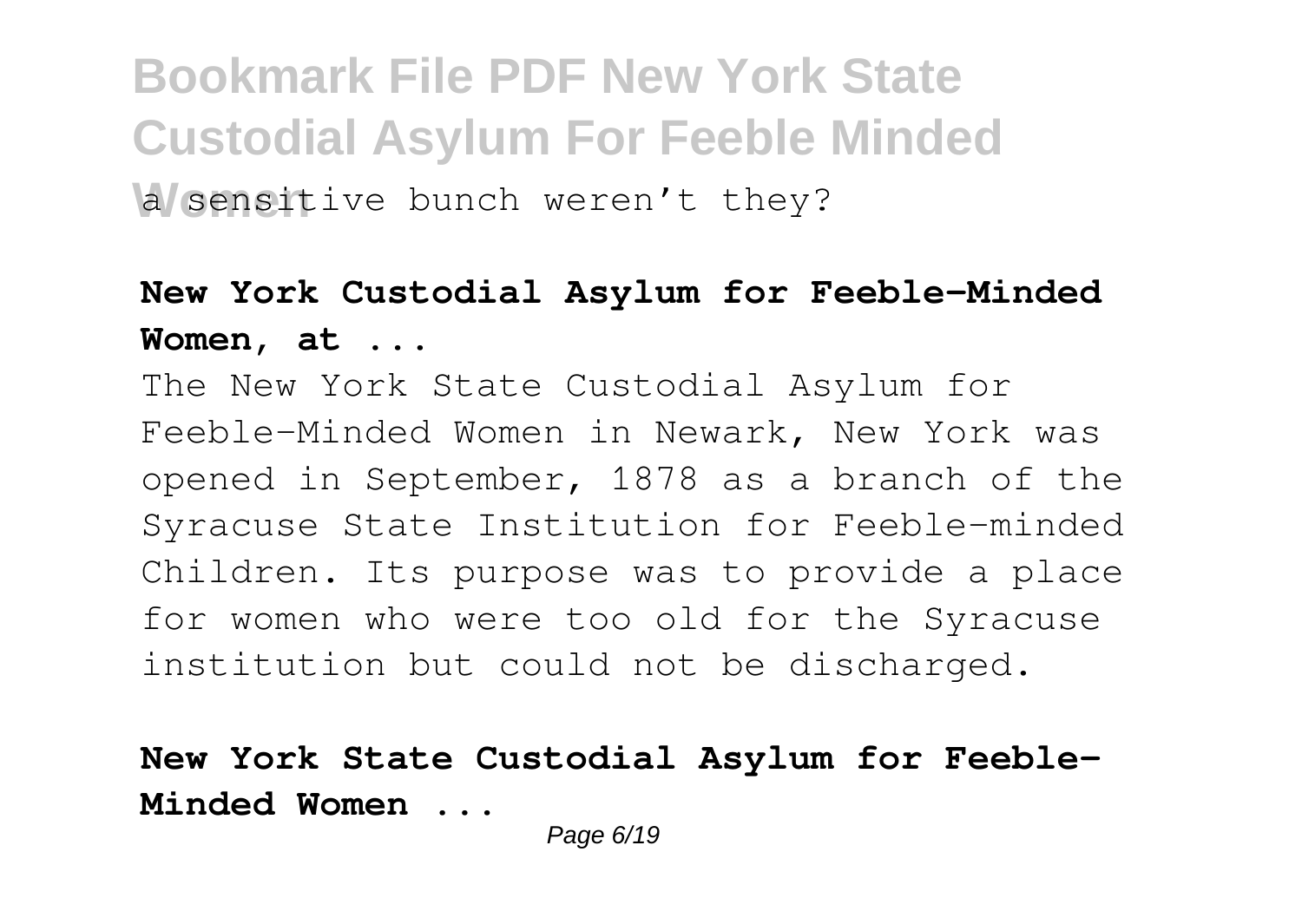**Women** NEW YORK STATE CUSTODIAL ASYLUM FOR FEEBLE-MINDED WOMEN. NEWARK, N. Y. This institution was opened in September, 1878, as a branch of the Syracuse State Institution for Feebleminded Children. Its object was to provide a place for the women who were too old for the Syracuse institution, but were unsuitable for discharge.

#### **NEW YORK STATE CUSTODIAL ASYLUM FOR FEEBLE-MINDED WOMEN ...**

History. The New York State Custodial Asylum for Feeble-Minded Women reflected a shift in belief that almshouses (poorhouses) were Page 7/19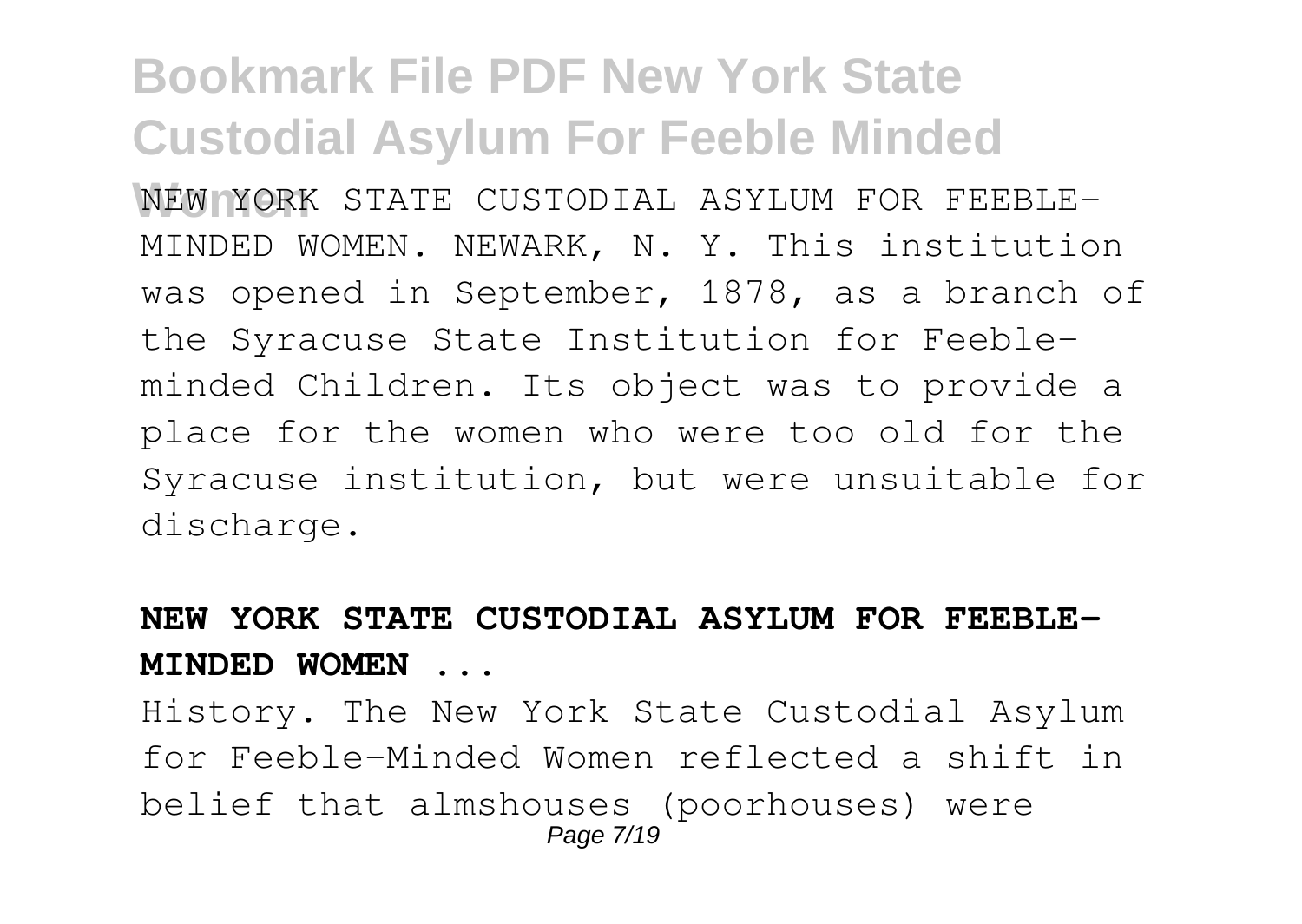improper places for 'feeble-minded' women. It was thought that feeble-minded women in almshouse settings acted promiscuously, and as a result frequently had illegitimate children who, then became dependent on the state for their welfare.

#### **Newark State School - Asylum Projects**

New York State Custodial Asylum for Feeble-Minded Women Board of Managers Visitation Reports by New York State Custodial Asylum for Feeble-Minded Women ( ) 1 edition published in 1907 in English and held by 2 WorldCat member libraries worldwide. This Page 8/19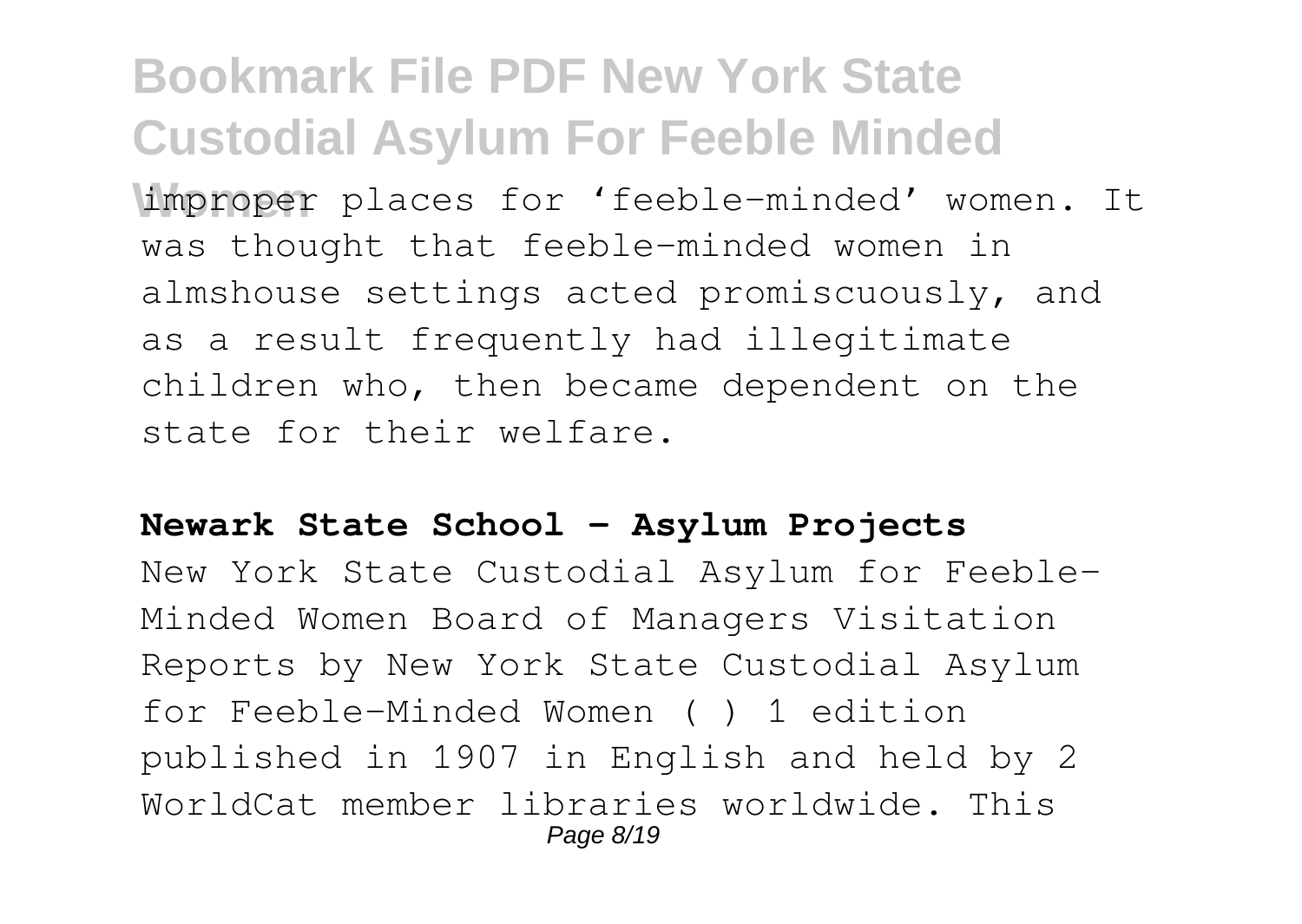series consists of copies of monthly reports made to the Governor and the State Board of Charities.

#### **New York State Custodial Asylum for Feeble-Minded Women ...**

The location of my photographs is the abandoned New York State Custodial Asylum for the Feeble-Minded. This institution was opened in 1878 for "feeble-minded" children. The maximum capacity was 853 inmates, and the waiting list was usually extensive.

#### **New York State Custodial Asylum – Proprium** Page  $9/19$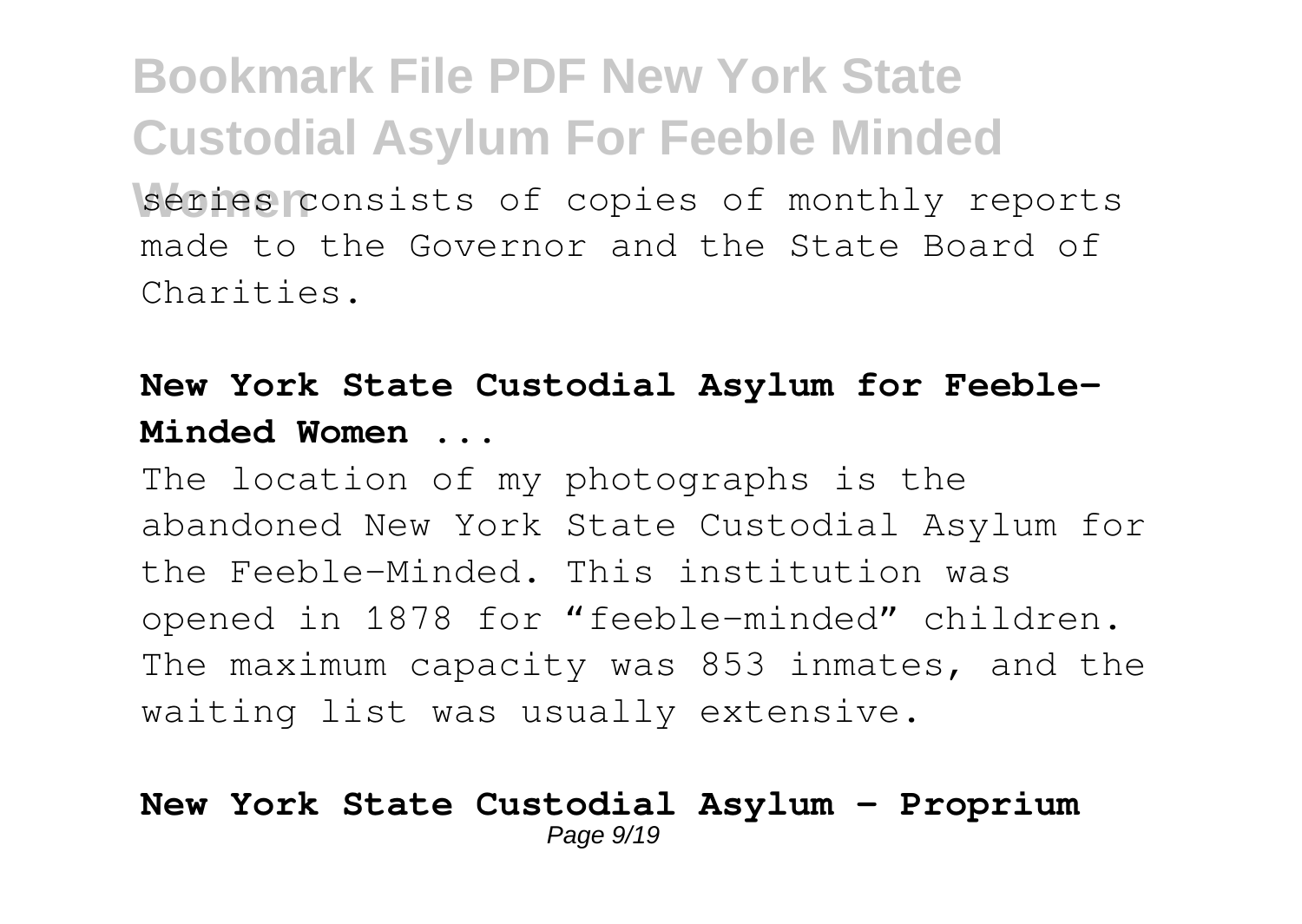Rome State Custodial Asylum; Established: 1827: Construction Began: 1893: Closed: 1989: Current Status: Active: Building Style: Cottage Plan: Location: Rome, NY: Architecture Style: Queen Anne & Gothic Revival: Peak Patient Population: 5,166 in 1960: Alternate Names: Oneida County Alms house, Rome State Custodial Asylum for Unteachable Idiots, Rome State School,

**Rome State Custodial Asylum - Asylum Projects** "An act to establish an institution for the care and custody of unteachable idiots" was Page 10/19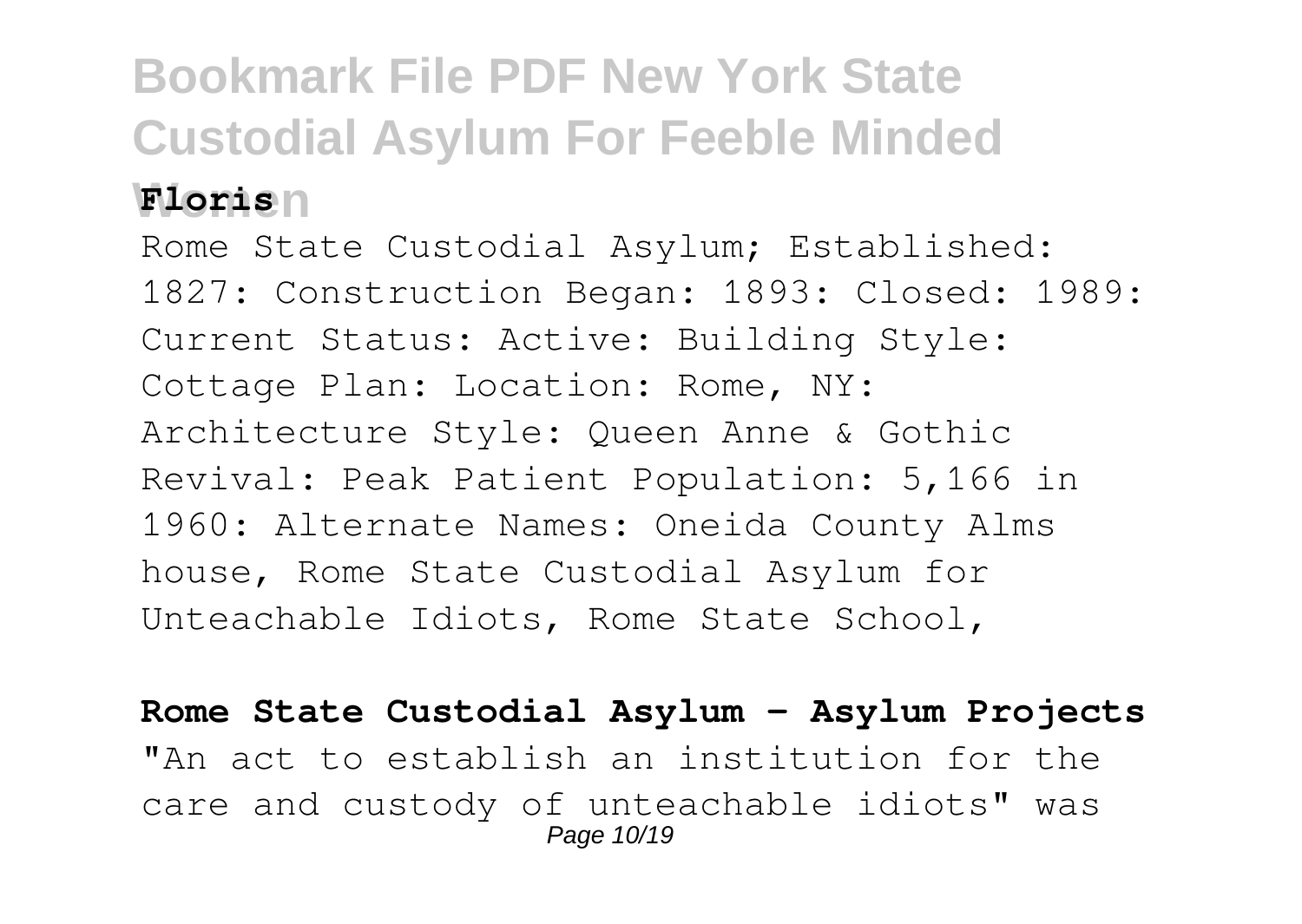passed and approved by the governor in 1893. Further legislation established the Rome State Custodial Asylum in 1894. In 1926, jurisdiction, supervision, and control of schools for mental defectives was given to the Department of Mental Hygiene.

#### **New York State Rome Developmental Disabilities Services ...**

The Rome Custodial Asylum is entirely owned and maintained by the State of New York for the care and treatment of feeble-minded and idiotic persons, the following classes being cared for: All of both sexes below the age of Page 11/19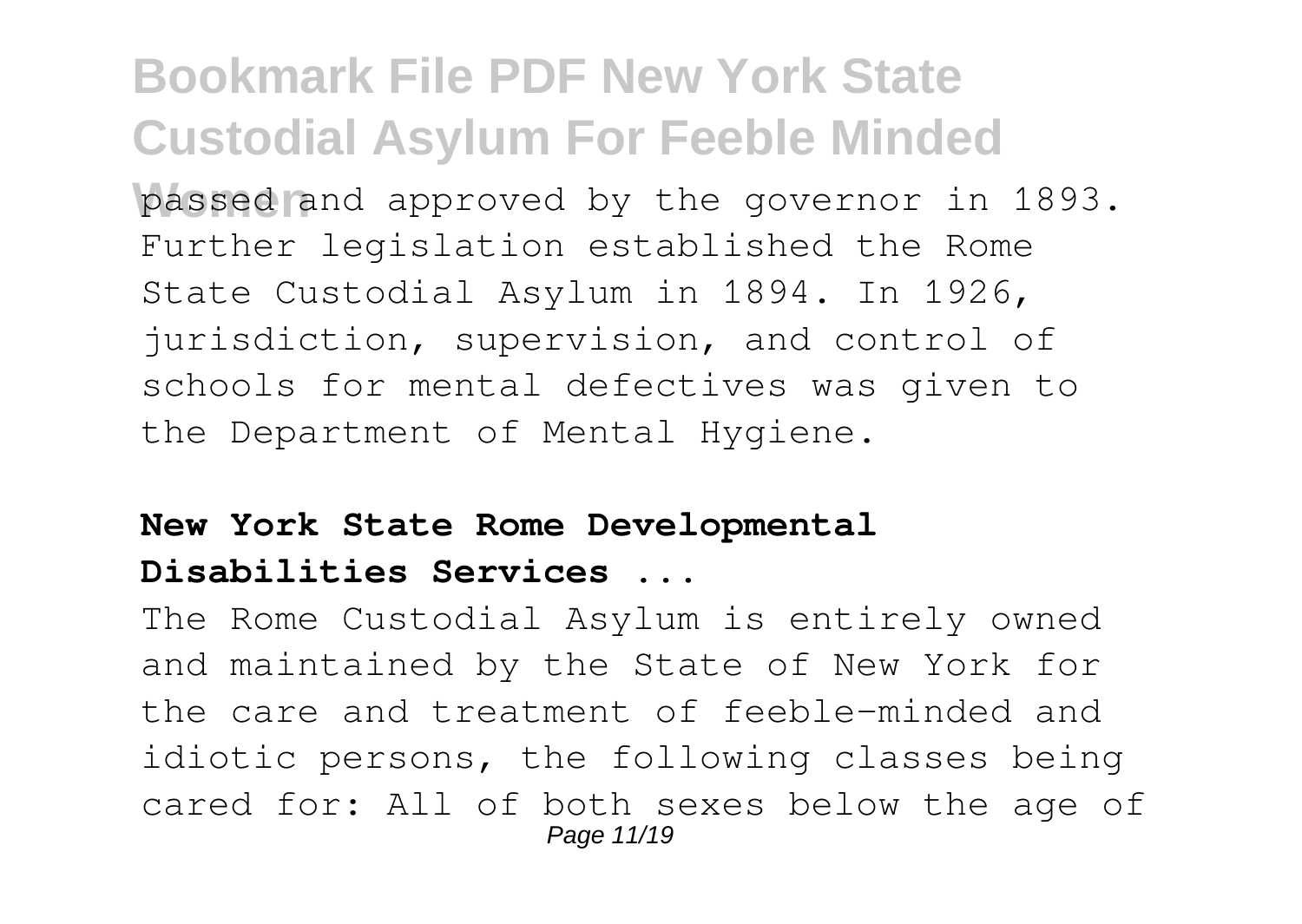**Weven, all of both sexes between the ages of** seven and fourteen who are physically infirm (the ablebodied feeble-minded children who can use language between the ages of seven and fourteen are sent to the Syracuse School for feeble-minded), and cases past the age of ...

#### **Newark Custodial Asylum for Feeble-Minded Women | The ...**

Dedication Services of the New York State Custodial Asylum: For Feeble-Minded Women, June 10, 1890 (Classic Reprint): Author, Unknown: Amazon.com.au: Books Page 12/19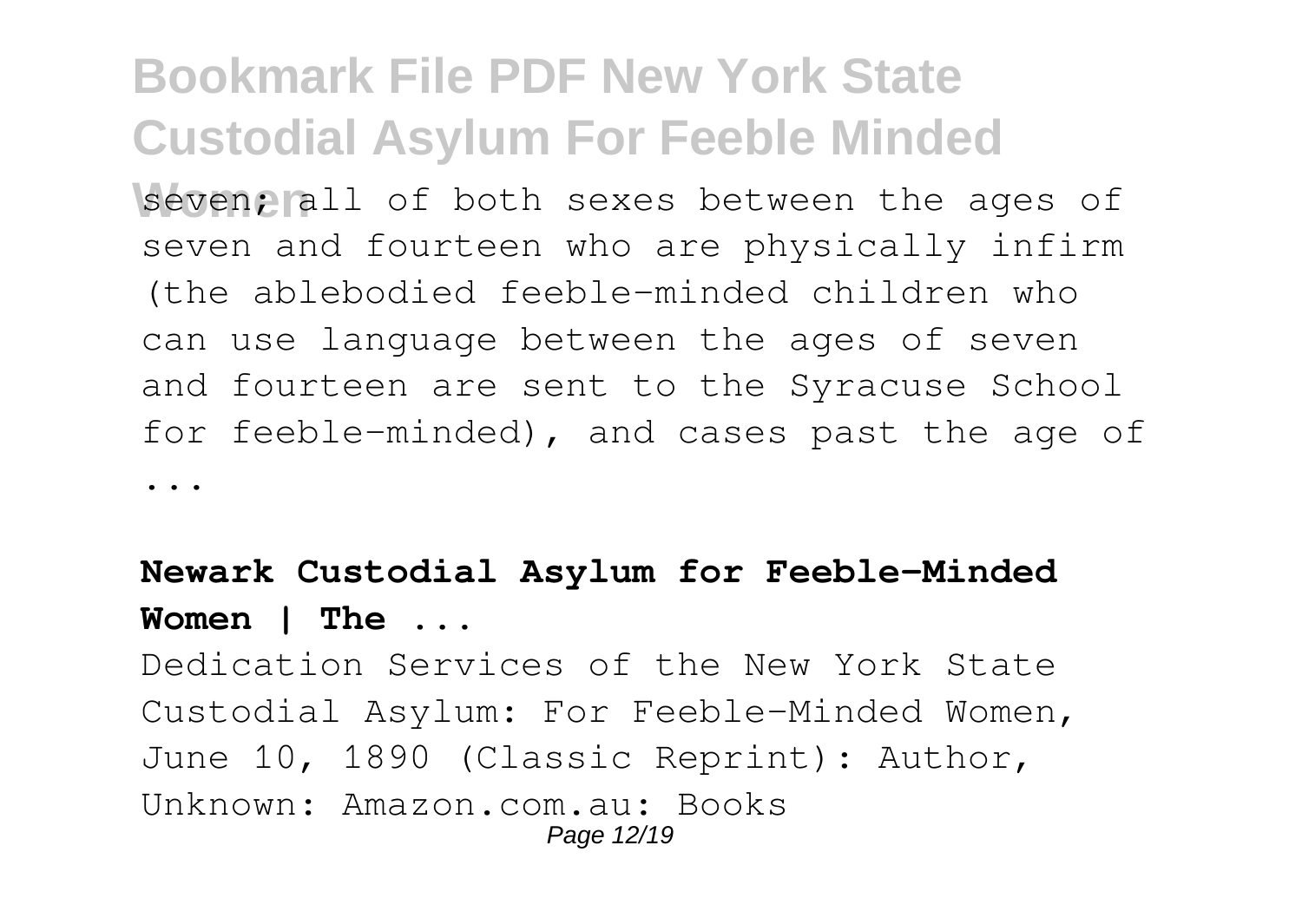#### **Dedication Services of the New York State Custodial Asylum ...**

Buy Dedication Services of the New York State Custodial Asylum: For Feeble-Minded Women, June 10, 1890 (Classic Reprint) by Author, Unknown (ISBN: 9780266248217) from Amazon's Book Store. Everyday low prices and free delivery on eligible orders.

#### **Dedication Services of the New York State Custodial Asylum ...**

In New York the almshouse was situated on the grounds of the present Bellevue Hospital, and Page 13/19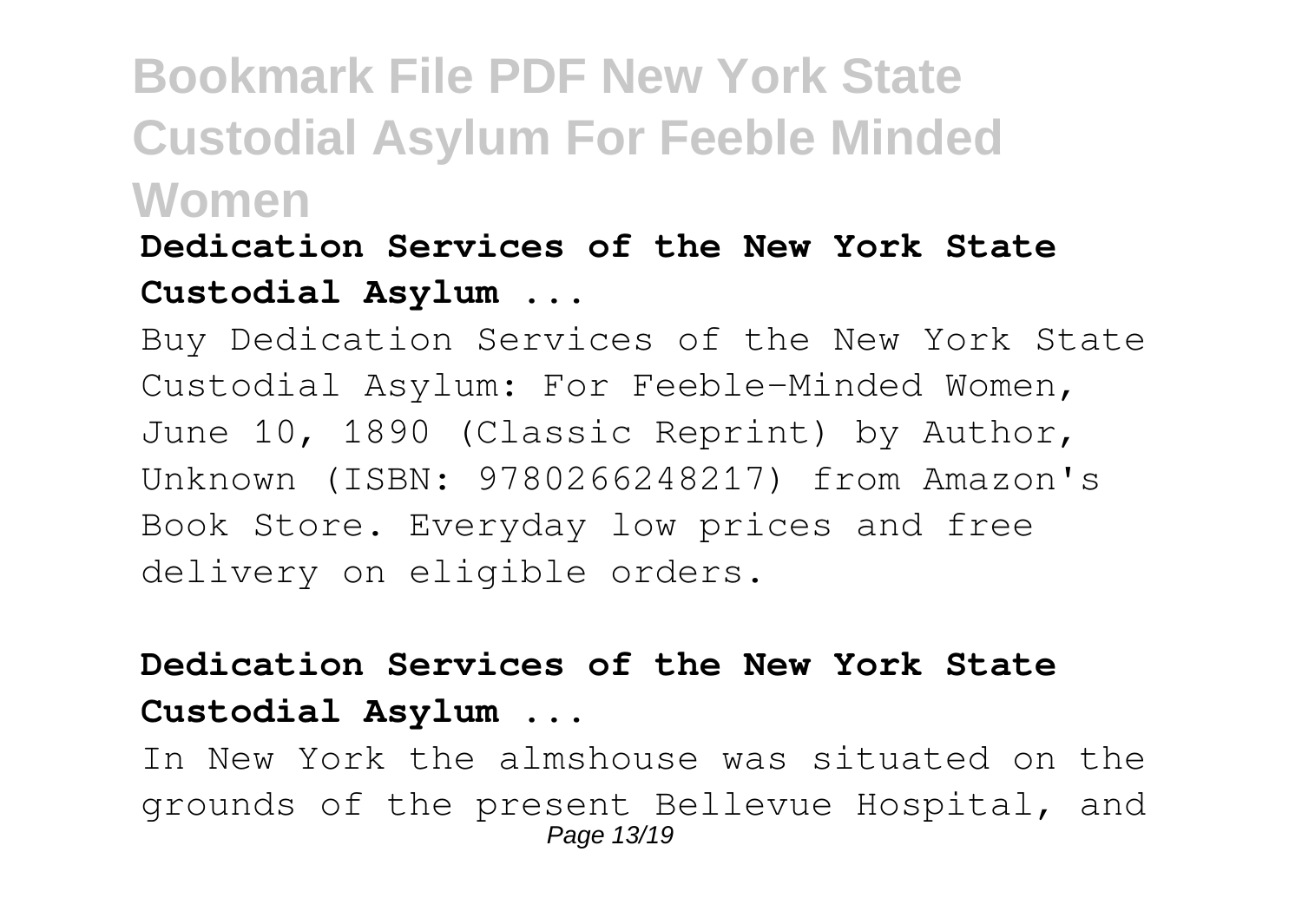in 1839 the commissioners opened a new asylum on Blackwell's Island, the first county asylum to be erected in the state. On the 10th of June of that year 197

**Care Of The Insane In New York (1736 – 1912)** Frank had the intelligence of an eight year old and had been an inmate at the Rome State Custodial Asylum, Rome, New York, since 1907. Previous to that time, he had been an inmate at the Rochester Industrial School at Rochester, New York. Frank must have born about 1893. I do not know when or where he died, or where he was buried. Page 14/19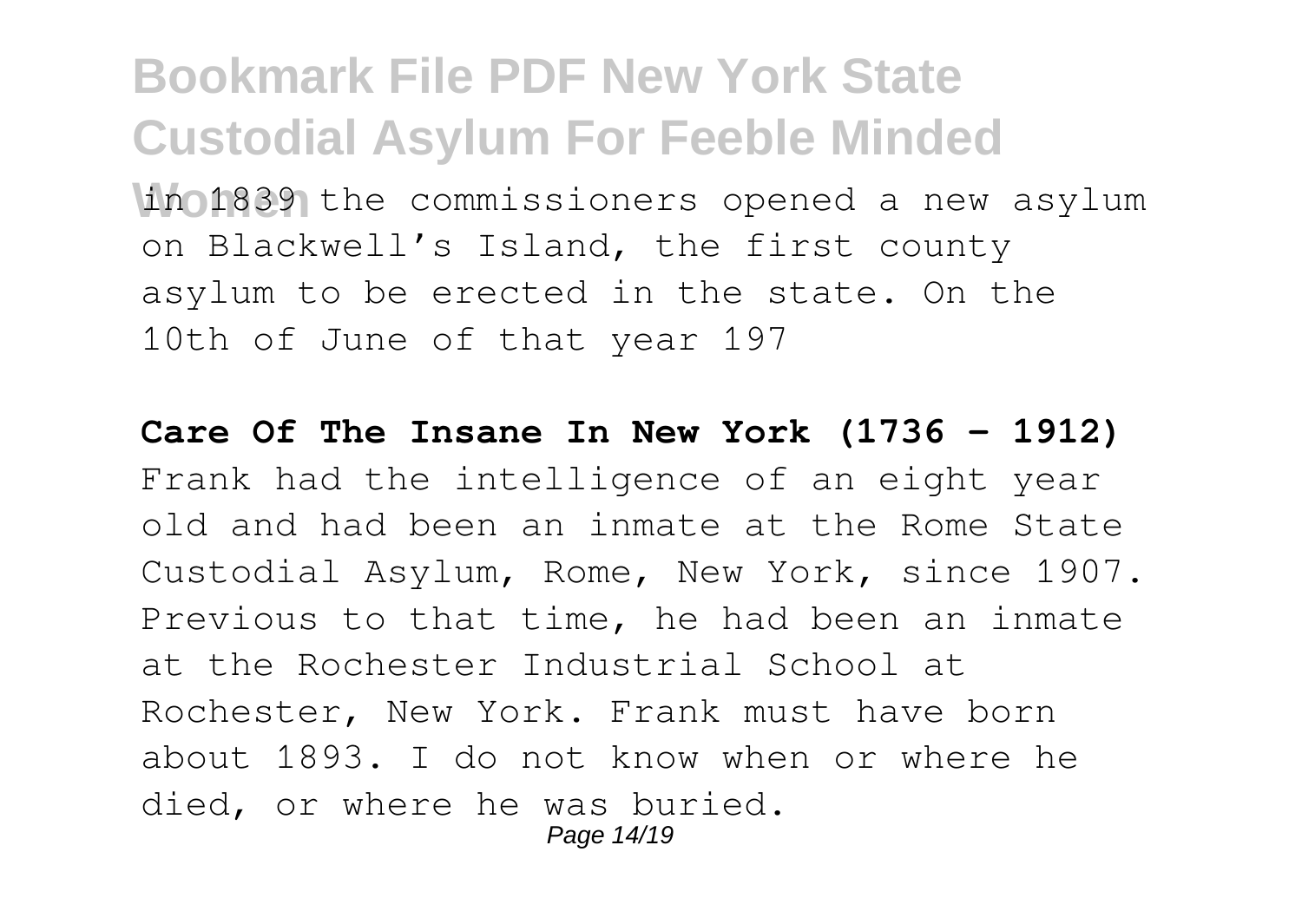#### **Rome State Custodial Asylum | The Inmates of Willard 1870 ...**

A "New York State Custodial Asylum for Feeble-Minded Women" sounds pretty intense. Of course you have to visit a place that is known as the abandoned insane asylum. So that's what I did. This Women's institute first opened in September of 1878 and was a branch of the Syracuse State Institution for Feeble-Minded Children.

**abandoned Finger Lakes series, part three: abandoned ...**

Page 15/19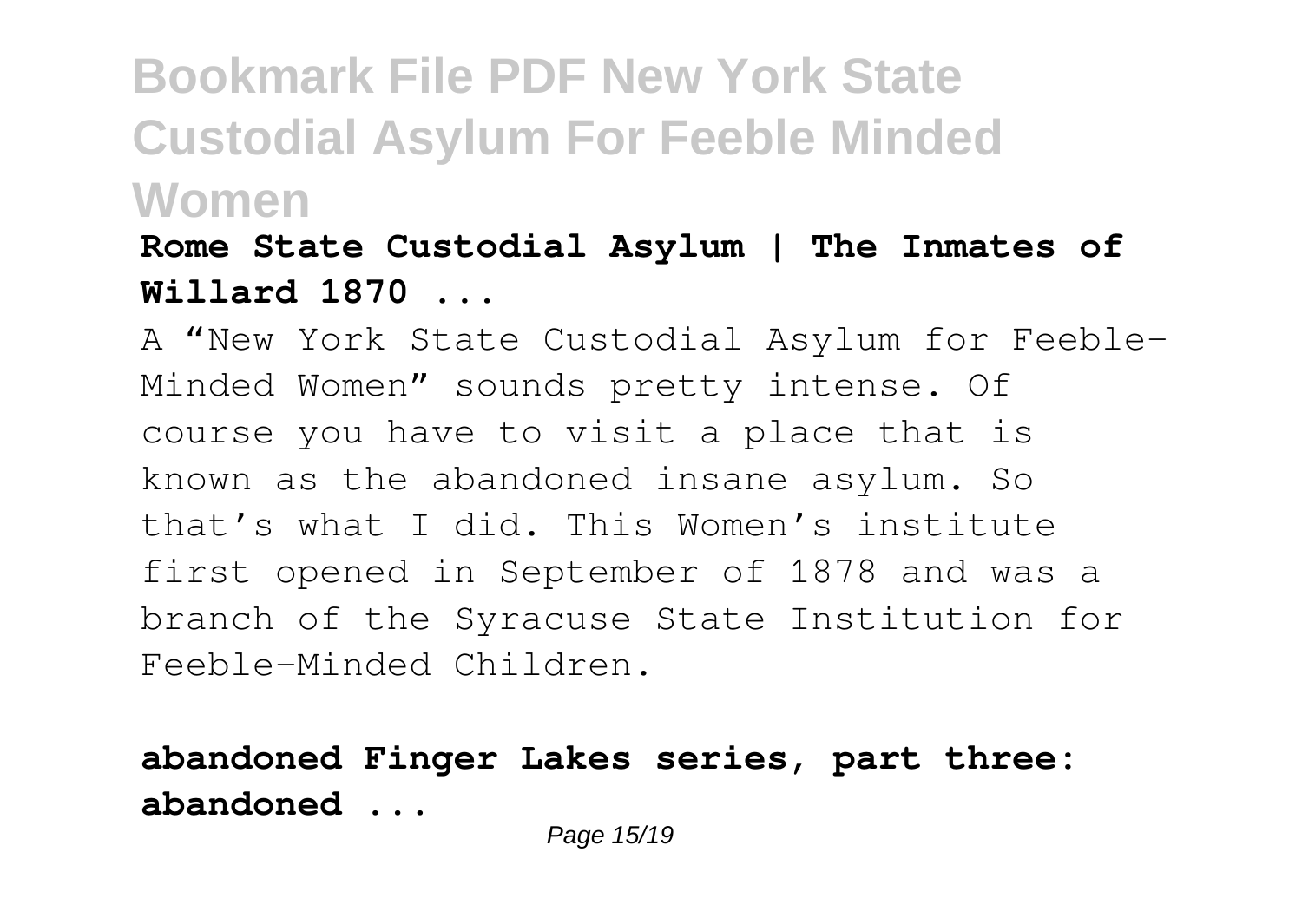**Women** New York State Custodial Asylum for Feeble-Minded Women Sources found : Annual report of the trustees of the New York State Custodial Asylum for Feeble-Minded Women ..., 1885 : p. 5 (State of New York) p. 7 (During the experimental stage the Custodial Asylum was placed under the care of the Trustees of the State Idiot Asylum at Syracuse ; located in Newark, New York)

#### **New York State Custodial Asylum for Feeble-Minded Women ...**

Abandoned to their fate : social policy and practice toward severely retarded people in Page 16/19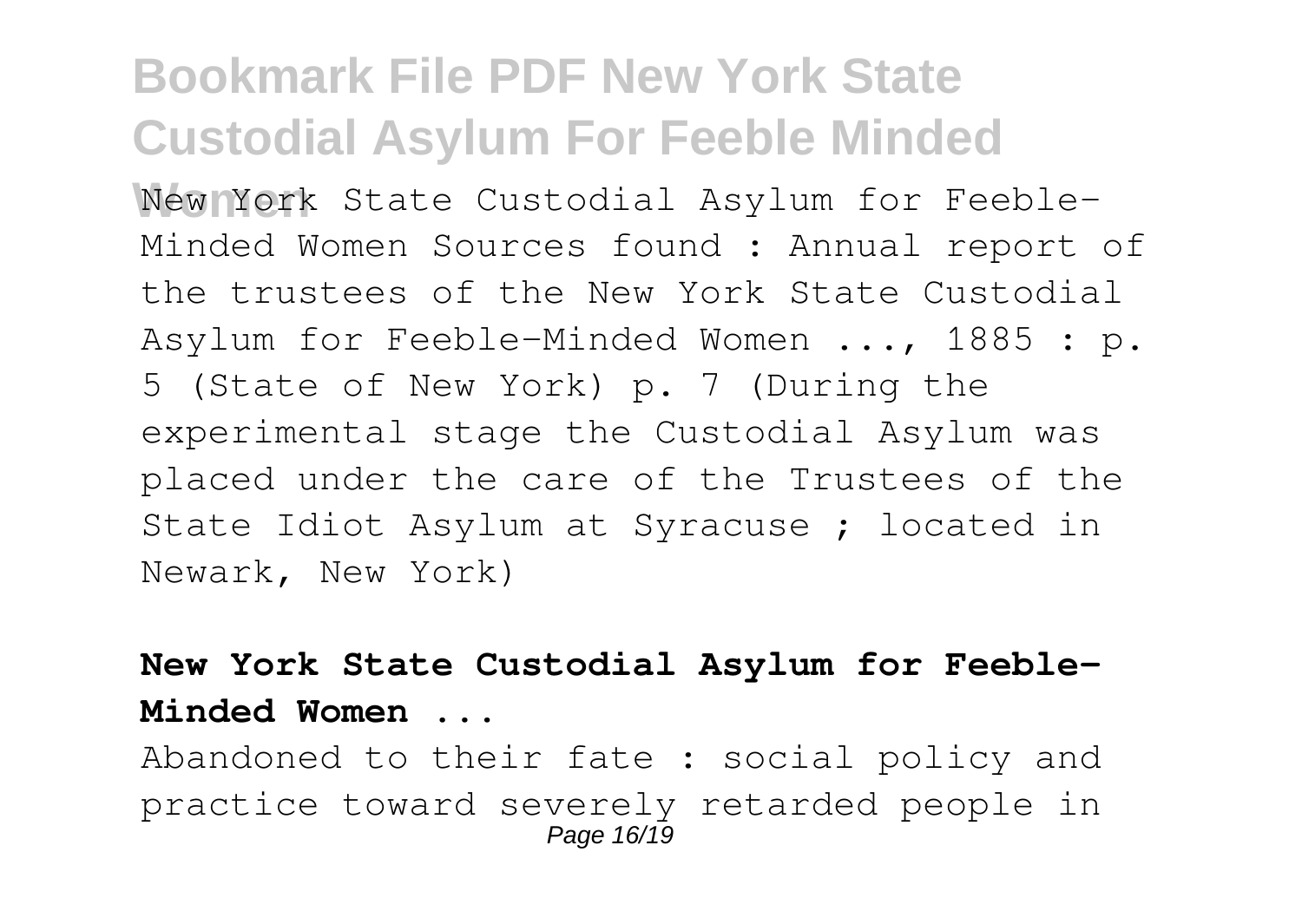America, 1820-1920 by Philip M Ferguson ( Book ); Report on fifty-two border-line cases in the Rome State Custodial Asylum : made to the State Board of Charities at its special meeting, held December 16, 1914, by the Board's Standing Committee on Idiots and Feeble-minded by New York (State) ( Book )

#### **Rome State Custodial Asylum (N.Y.) [WorldCat Identities]**

Buy Dedication Services of the New York State Custodial Asylum: For Feeble-Minded Women, June 10, 1890 (Classic Reprint) by Author, Unknown online on Amazon.ae at best prices. Page 17/19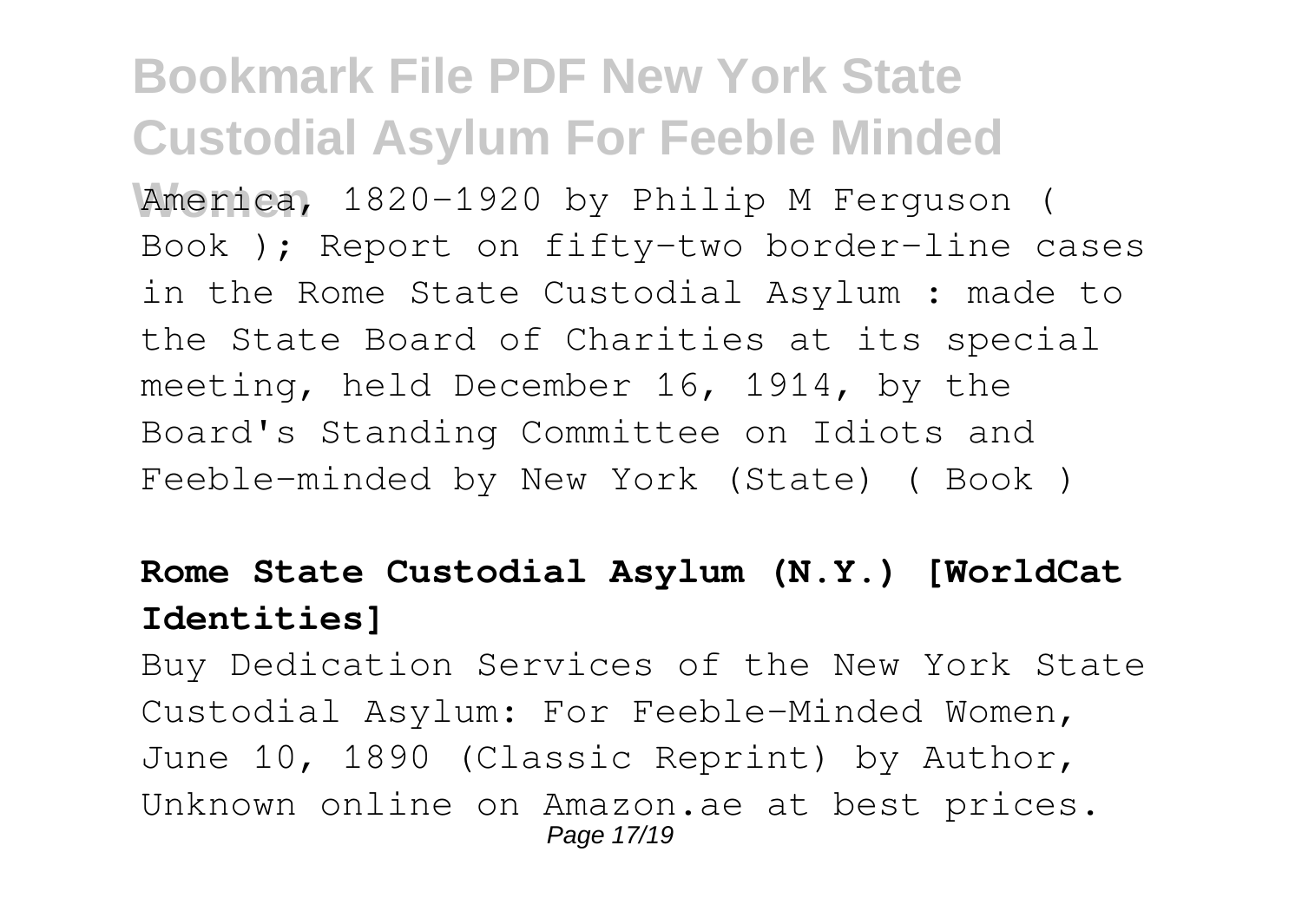#### **Bookmark File PDF New York State Custodial Asylum For Feeble Minded** Fast and free shipping free returns cash on delivery available on eligible purchase.

#### **Dedication Services of the New York State Custodial Asylum ...**

Buy Dedication Services of the New York State; Custodial asylum; June 10, 1890; pp. 1-25 by ., Various (ISBN: ) from Amazon's Book Store. Everyday low prices and free delivery on eligible orders.

**Dedication Services of the New York State; Custodial ...**

Dedication Services of the New York State; Page 18/19